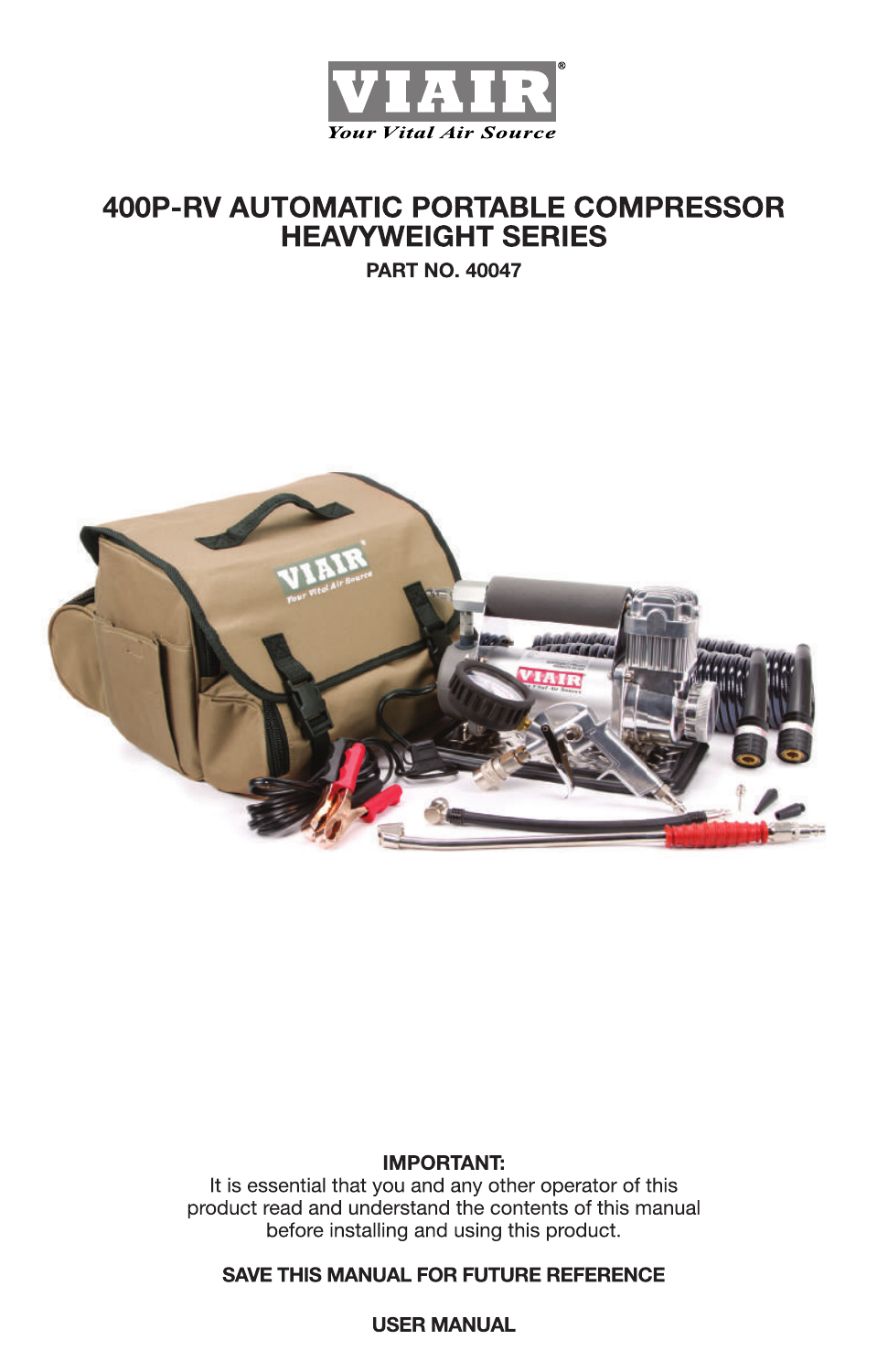## **IMPORTANT SAFETY INSTRUCTIONS:**

**CAUTION:** To reduce risk of electrical shock or electrocution:

- Do not disassemble. Do not attempt repairs or modifications.
- Refer to qualified service agencies for all service and repairs.
- Do not use this product in or area where it can fall or be pulled into water or other liquids.
- Do not reach for this product if it has fallen into liquid.
- Use this compressor with 12-volt DC systems only.
- This product should never be left unattended during use.

### **WARNING:** To prevent injury:

- Never allow children to operate this compressor.
- Close supervision is necessary when this compressor is being used near children.
- This compressor will become very HOT during and immediately after use. Do not touch any part of this compressor with bare hands, other than the ON/OFF switch during and immediately after use.
- Do not use this product near flames or explosive materials or where aerosol products are being used.
- Do not operate this product where oxygen is being administered.
- Do not pump anything other than atmospheric air.
- Never use this product while sleepy or drowsy.
- Do not use any tools or attachments without first determining maximum air pressure for that tool or attachment.
- Never point any air nozzle or air sprayer toward another person or any part of the body.
- This air compressor is equipped with an Automatic Reset Thermal Protector, and can automatically restart after the thermal protector resets. Always cut off power source when thermal protector becomes activated.
- Wear safety glasses or goggles when operating this product.
- Use only in well ventilated areas.
- After usage, always release excess pressure from the coil hose by turning On/Off switch to the Off position, disconnect hose from compressor, with the tire inflation gun still connected to the other end of the coil hose, pull trigger on the tire inflation gun to release excess pressure.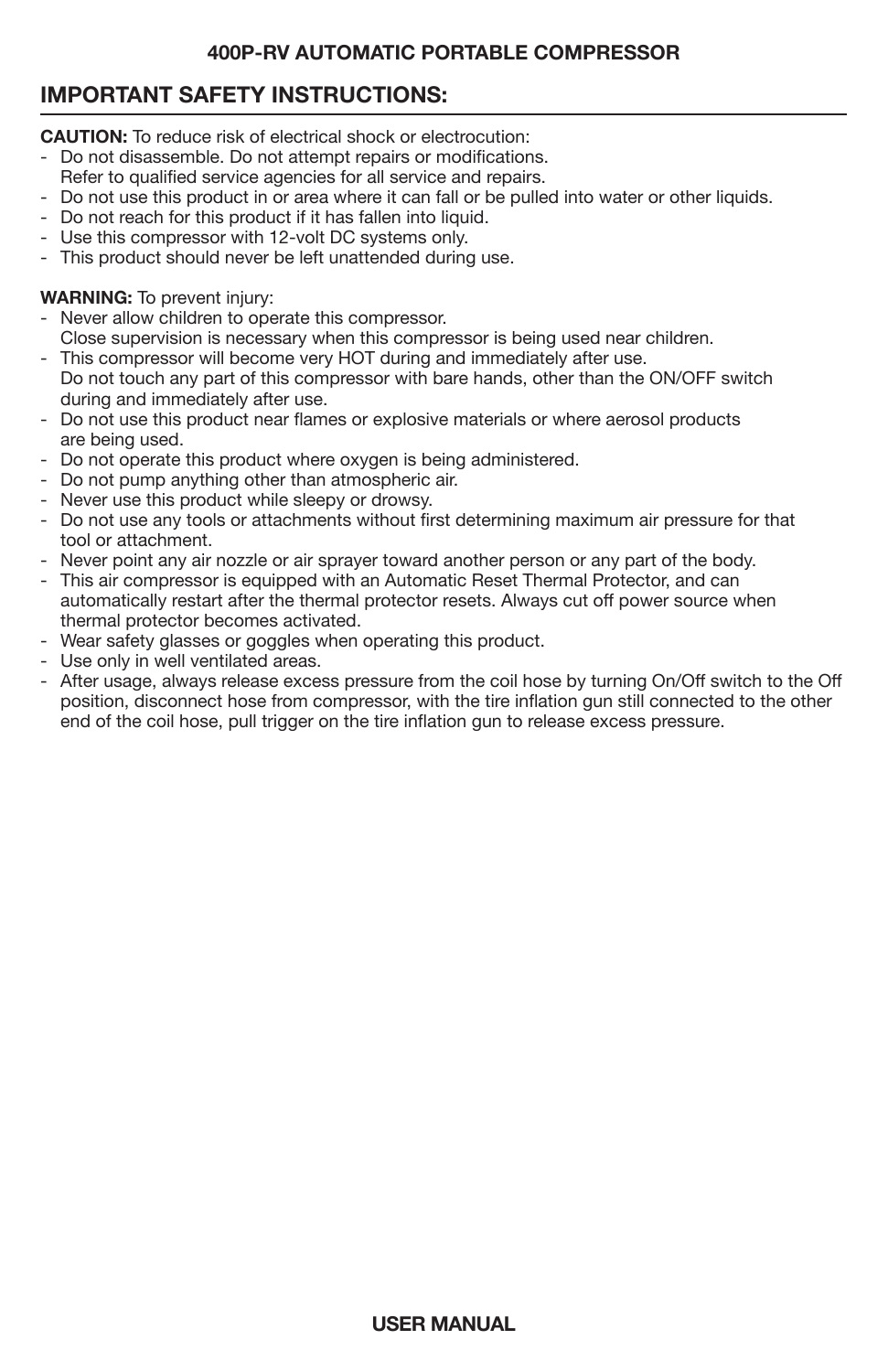## **OPERATING INSTRUCTIONS:**

Please read and follow the operating instructions carefully to assure that you will enjoy the convenience and best use out of your air compressor.

- 1. Always operate the compressor AT OR BELOW THE MAXIMUM PRESSURE RATING of the compressor. Refer to Specifications section of this manual.
- 2. Always OBSERVE THE MAXIMUM DUTY CYCLE of the air compressor. Refer to Specifications section of this manual for details. Operations exceeding maximum pressure ratings and or duty cycle will result in damage to air compressor.
- 3. Your air compressor is equipped with an AUTOMATIC THERMAL OVERLOAD PROTECTOR. This feature is designed to protect the air compressor from over-heating and causing permanent damage to your air compressor. The thermal overload protector will automatically cut off power to air compressor should internal operating temperature of the air compressor rise above safe levels during excessive use.
- 4. Should your compressor shut off suddenly after extended use, do not attempt to restart air compressor. Turn ON/OFF switch of air compressor to the OFF position. The automatic thermal overload protector will automatically reset when internal temperature of the air compressor drops below safe level. After allowing air compressor to cool off for about 30 minutes, you can safely resume use of the air compressor by turning on the air compressor.
- 5. For your convenience, and to protect the air compressor from over-pressure operation that can cause permanent damage to the unit - this compressor is equipped with built-in pressure switch with a factory set cut-on pressure of 130 PSI  $(\pm 5%)$  and a factory set cut-off pressure of 155 PSI (± 5%). During inflation of tire pressures between 130 PSI to 155 PSI, if you stop inflation, the compressor may not restart. This is completely normal, since inline pressure is greater than cut-on pressure of the pressure switch and less than cut-off pressure of the pressure switch. To restart compressor, deflate tire pressure to below 130 PSI, reconnect tire chuck to tire valve stem and resume tire inflation.
- 6. Please note that you may experience a slight delay of the compressor's motor starting when the ON/OFF switch is turned on while compressor is pressurized (when there is pressure in the line that the compressor is connected to). This is a normal delayed reaction, not a Compressor ON/OFF switch malfunction.
- 7. It is strongly recommended that you keep the vehicle's engine running while using the air compressor to prevent discharge of your vehicle's battery.
- 8. ONLY OPERATE THE AIR COMPRESSOR IN WELL VENTILATED AREAS. Compressor performance is enhanced when operating compressor with vehicle engine running.

#### **IMPORTANT:** Engine must be running while using this compressor.

Before attaching air compressor power clamps to your vehicle's battery terminals, check to make sure that the ONVOFF switch of your compressor is in the OFF position. Attach the Positive (+) battery clamp (Red) to the Positive terminal of the battery and the Negative (-) battery clamp (Black) to the Negative terminal of the battery. Always keep your vehicle's engine running while operating compressor to avoid draining your vehicle's battery.

**CAUTION:** Your Portable Air Compressor is Moisture and Dust Resistant, but NOT WATER OR DUST PROOF. Never place compressor in soft sand while running the compressor. Vibration from the compressor will cause the compressor to settle into soft sand, resulting in compressor drawing in foreign particles. Never expose compressor to water while running the compressor.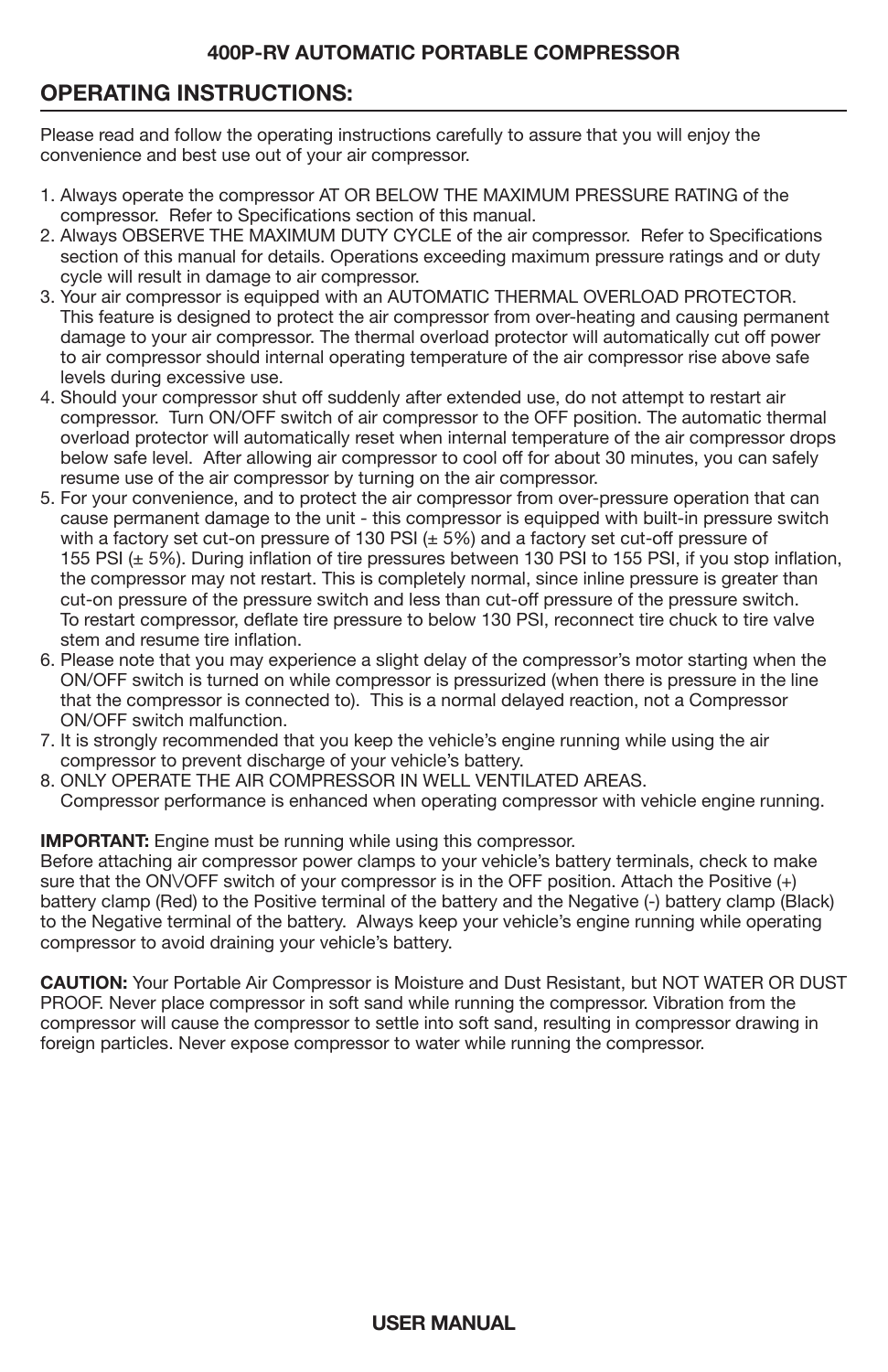## **OPERATING INSTRUCTIONS (cont'd):**

**This air compressor comes with 1/4" quick connect stud. A primary coil hose, an extension coil hose and a tire inflation gun are also included with your compressor. Both ends of the primary hose are equipped with 1/4" quick connect couplers. The rubber overmold end should be connected to the compressor itself. One end of the extension coil hose is equipped with a 1/4" quick connect coupler, and the other end with a quick connect stud. The extension hose is used to elongate overall reach. The tire inflation gun comes with a 1/4" quick connect stud, pressure gauge, rubber hose, bleeder valve and tire chuck. Attach one end of the extension coil hose to the stud on your compressor and the other end to the stud on the tire gun kit. The tire gun kit can be used for both airing up and airing down. Please familiarize yourself with the following functions of this versatile air tool:**

### *TIRE INFLATION:*

- 1. Attach one end of the extension coil hose to the compressor and the other end to the tire gun kit, 45-degree angled chuck or 90-degree twist-on chuck – depending on need.
- 2. Turn compressor switch on and hold down the trigger on the tire gun kit to begin inflation.
- 3. When desired pressure is reached, release the trigger. If finished with use, turn power switch on compressor off position.

**NOTE:** To release excess pressure, turn off compressor and disconnect hose from compressor. With the tire inflation gun still connected to the other end of the coil hose, pull trigger on the tire inflation gun to release excess pressure.

**CAUTION:** To avoid over inflation, never exceed recommended pressure on articles to be inflated. Bursting can cause serious injury.

**NOTE:** Your air compressor is equipped with a pressure switch (cut on at 130 PSI, cut off at 155 PSI). This feature is designed to protect the air compressor from over-pressure causing permanent damage to your air compressor. The pressure switch automatically turns off the motor when the internal pressure of the air compressor reaches the factory set "cut-off" pressure of 155 PSI and restarts when the internal pressure drops below 130 PSI.

#### *TIRE DEFLATION:*

- 1. With the inflation option of your choice still connected to the tire inflation gun, press the bleeder valve button on the tire gun kit to decrease tire pressure.
- 2. When desired pressure is reached, release the bleeder valve button to stop tire deflation.

**IMPORTANT:** Make sure compressor sits upright while operating compressor. Do not operate compressor in any other position. Avoid tugging at compressor to move it. Instead, move compressor to the same side of vehicle as tires that are being aired up.

Always make sure the Portable Compressor's power cord is uncoiled and fully extended when using your air compressor to avoid overheating the power cord.

### *INLINE PRESSURE GAUGE:*

- 1. The pressure gauge on the inflation gun provides convenient tire pressure monitoring when airing up or down (not airflow of the compressor). This eliminates switching back and forth between a tire chuck and a tire pressure gauge.
- 2. Please note that during inflation and deflation, due to air velocity, pressure gauge cannot provide accurate pressure readings. Release lever on the tire inflation gun during inflation to check tire air pressure.

**NOTE:** To release excess pressure, turn off compressor and disconnect hose from compressor. With the tire inflation gun still connected to the other end of the coil hose, pull trigger on the tire inflation gun to release excess pressure.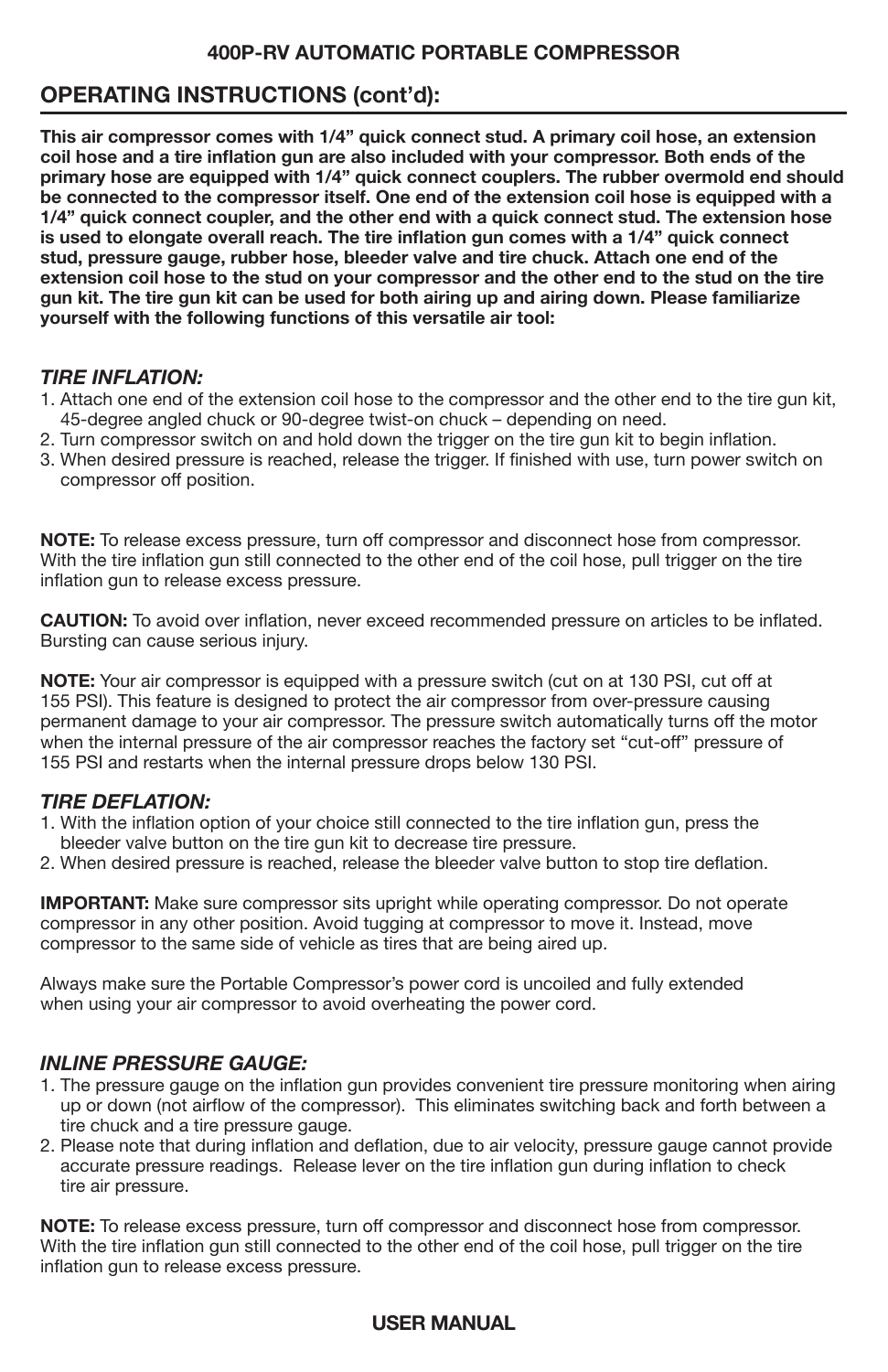## **400P-RV-AUTOMATIC ACCESSORIES:**

### *45-Degree Extended Reach, Angled Chuck:*

Open-ended air chuck allows reach into areas difficult to reach by hand. Connects to Tire Inflation Gun.

#### *90-Degree Twist-on Chuck:*

This open-ended air chuck can be attached to any inflation valve where there is limited clearance.

#### *Primary Hose & Extension Hoses:*

Dual hoses, with quick connect couplings.

### *Tire Inflation Gun:*

Normally closed-ended chuck, (until lever is engaged) all air chucks attach to the Tire Inflation Gun with quick connect couplings.

## **SAFETY PRECAUTIONS:**

- 1. Always inflate tires to manufacturer's recommended tire pressures. Exercise extreme caution when driving with aired-down tires. Reinflate tires before high-speed roadway travel.
- 2. Never exceed 20 M.P.H. when driving with partially inflated tires.
- 3. Never make sharp turns while driving with reduced tire pressure.
- 4. Re-inflate tires before high speed traveling onto roadways.
- 5. Use heat-resistant, minimum 200 PSI-rated working pressure extension hose. Do not use aftermarket hoses with less than 200 PSI working pressure. Some aftermarket hoses may not be suitable for use with this air compressor due to heat and pressure typically generated by this type of air compressors.

**CAUTION:** Never touch the air compressor or fittings connected to the air compressor other than the ON/OFF switch with bare hands during or immediately after use. The extension hose and fittings connected extension hose will become very HOT during and after use. If necessary, wear heat resistant gloves to remove hose from the compressor quick connect stud.

## **MAINTENANCE & REPAIRS:**

Your air compressor is equipped with permanently lubricated, maintenance-free motor. Never try to lubricate the compressor. Regularly clean dust and dirt from compressor cooling fins and motor housing. All repairs should be performed by Manufacturer or Manufacturer authorized service agencies only.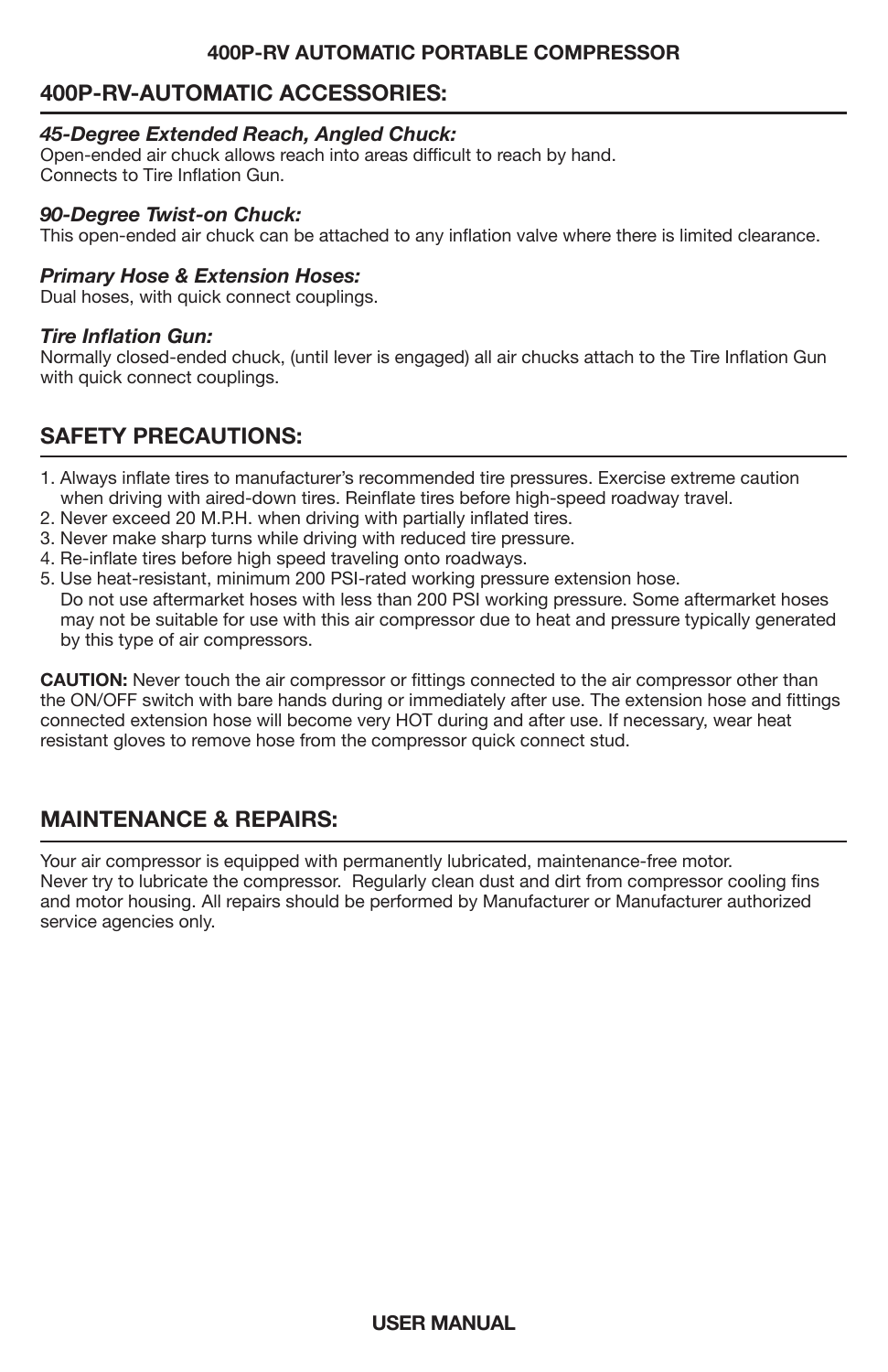## **INLET AIR FILTER INSTALLATION INSTRUCTION:**

- 1. Check to make sure air filter element is properly installed in your Inlet Air Filter Assembly
- 2. Remove the temporary protective red plug from compressor's air inlet port.
- 3. Install inlet air filter onto compressor's air inlet port. (Thread tape Not Recommended).
- 4. Hand tighten inlet air filter.

**IMPORTANT:** For optimal compressor performance, replace filter element periodically. Clogged filter will drastically reduce compressor flow rate and performance.

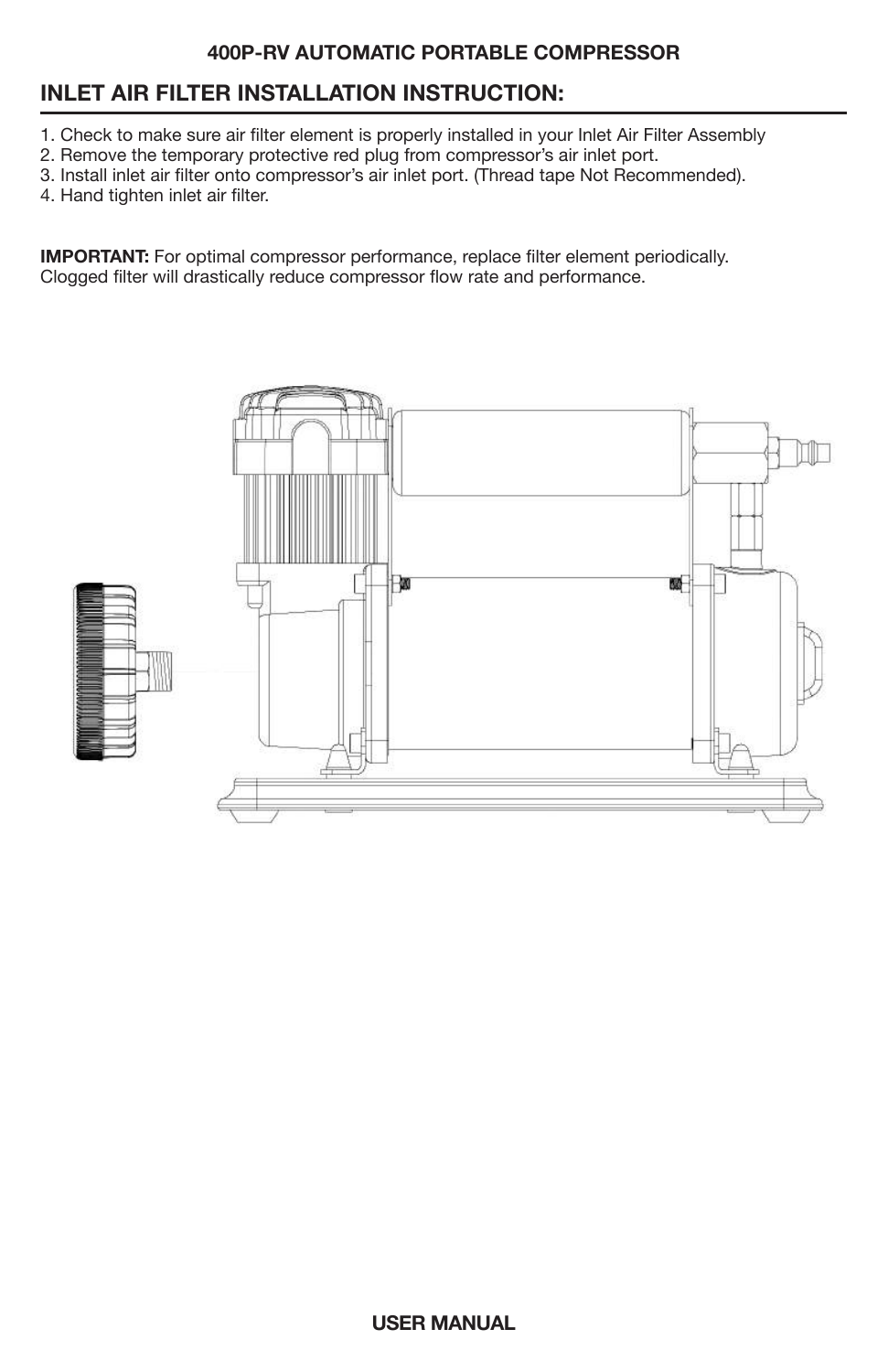## **TROUBLESHOOTING GUIDE:**

| PROBLEM:                                                                        | POSSIBLE CAUSE(S)                                                                                  | CORRECTIVE ACTION                                                                                                                                                                                                                                                                |
|---------------------------------------------------------------------------------|----------------------------------------------------------------------------------------------------|----------------------------------------------------------------------------------------------------------------------------------------------------------------------------------------------------------------------------------------------------------------------------------|
| Compressor will not run                                                         | 1. No power, or power switch<br>in OFF position<br>2. Blown fuse<br>3. Motor overheats             | 1. Make sure compressor<br>switch is ON<br>2. Disconnect compressor<br>from power source, replace<br>fuse. (Refer to Specifications<br>section for correct<br>fuse amperage)<br>3. Let compressor cool off for<br>about 30 minutes to allow<br>thermal overload switch to reset. |
| Thermal overload<br>protector cuts out<br>repeatedly                            | 1. Lack of proper ventilation or<br>ambient temperature is too high<br>2. Compressor valves failed | 1. Move compressor to well<br>ventilated area, or area with<br>lower ambient temperature<br>2. Replace compressor                                                                                                                                                                |
| Excessive knocking<br>or rattling                                               | 1. Worn bearing on eccentric or<br>motor shaft<br>2. Cylinder or piston ring is worn               | 1. Service or replace compressor                                                                                                                                                                                                                                                 |
| Compressor air flow lower<br>than normal, or cannot<br>pump to higher pressures | 1. Worn piston ring or inlet valve                                                                 | 1. Service or replace compressor                                                                                                                                                                                                                                                 |